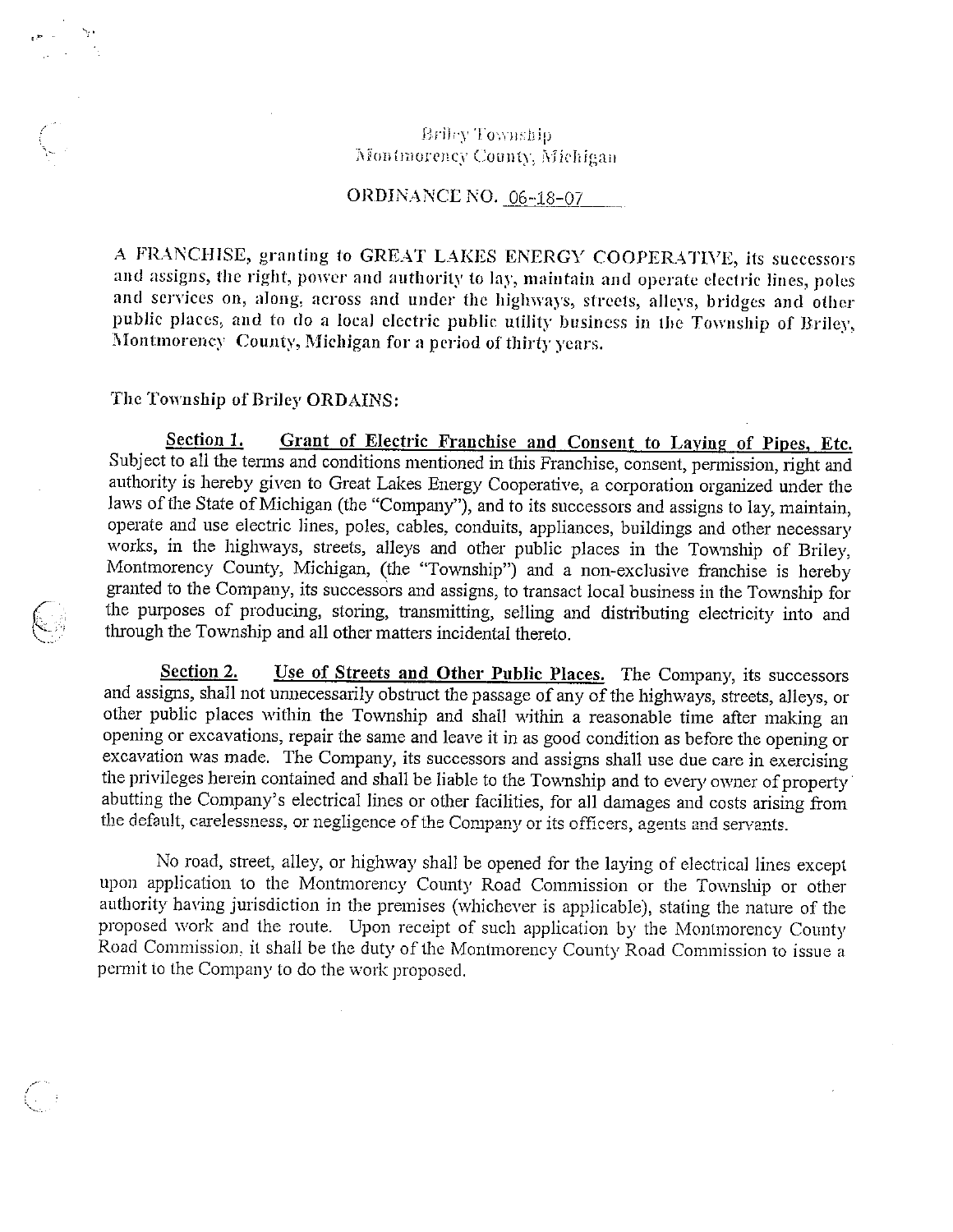Section 3. Force Majeure. The Company shall not be under any liability for failure to furnish electric service as herein provided, or for any breach of the Company's obligations hereunder, if such failure or breach is caused by acts of God, labor troubles, riot, or any other causes or contingencies not reasonably within the control of the Company.

Section 4. Indemnity. As part of the consideration for the granting of this Franchise, the Company (indenmitor) shall, at its sole cost and expense, fully indemnify and hold the Township (indemnitee), its officers, boards, commissions, agents and employees, harmless against any and all claims, demands, lawsuits, actions, liability and judgments for damages arising out of the granting or operation of this Franchise, including but not limited to liability for damages to any former holder of a public utility franchise whose franchise may have been revoked and superseded by this Franchise. In further consideration for the granting of this Franchise, the Company shall pay actual attorney's fees, costs and expenses which may be incurred by the Township in defense of or in response to any claim, demand, lawsuit, action or administrative proceeding arising out of the granting of this Franchise or the revocation of prior franchises, whether or not judgment is entered against the Township.

Section 5. Effective Date; Term of Franchise; Acceptance by the Company. This Franchise shall take effect the day following the date of publication thereof, which publication shall be made within thirty (30) days after the date of its adoption, and shall continue in effect for <sup>a</sup> period of thirty (30) years thereafter; provided, however, that when this Franchise shall become effective the Township Clerk shall deliver to the Company <sup>a</sup> certified copy of the Franchise accompanied by written evidence of publication thereof as required by law, and the Company shall, within sixty (60) days after receipt of the above documents, file with the Township Clerk its written acceptance of the conditions and provisions hereof.

Section 6. Franchise Not Exclusive. The rights, power and authority granted by this Franchise are not exclusive, and nothing contained herein shall prevent the Township from granting other non-exclusive electric franchises.

Section 7. Franchise Revocable. This Franchise shall be revocable upon sixty (60) days notice during its term at the will of the Township.

Section 8. Effect and Interpretation of Franchise. All other franchises, ordinances and resolutions, and parts thereof, which conflict with any of the terms of this Franchise are hereby rescinded, to the extent of such conflict. The catch line headings which precede each section of this Franchise are for convenience in reference only and shall not be taken into consideration in the construction or interpretation of any of the provisions of this Franchise.

2